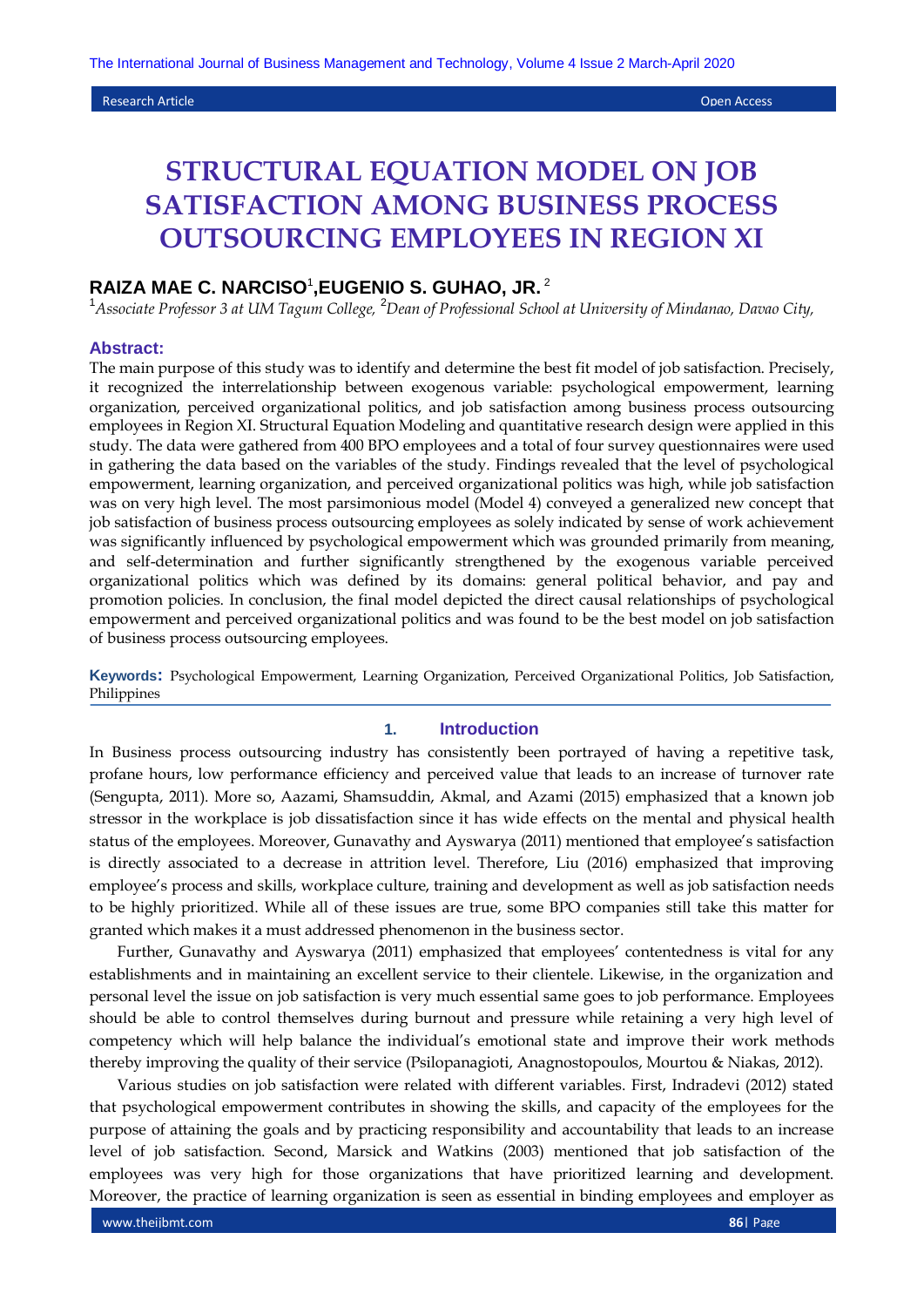one which leads to continuous learning that is highly adaptive to changes. Lastly, Hassan, Vina and Ithnin (2017) concluded in their study that employees are mostly dissatisfied if they perceived that there is a high level of politics in the organization as compared with those perceiving lower levels of organizational politics. The practice of organizational politics affects the interpersonal communication and relationship inside the organization which contributes to a low level of performance in terms of employee attitude, more specifically, commitment and job satisfaction (Bodla, Afza & Danish, 2015).

It is undeniable that BPO agents are dealing with all sorts of customers, some may be approachable, others may be too conservative making them difficult to deal with, and others seem to be too professional which may cause a decline in their satisfaction level and performance. Needless to say, employee turnover is a costly phenomenon and addressing job dissatisfaction can lessen it. Further, in this milieu, the researcher feels the need to study this matter and propose appropriate mechanism to address the problems. Lastly, the outcome of the study may consider as a benchmark data for future researchers in the business administration field and replicate this study in some other regions in the Philippines or in the international setting.

This study mainly focused on recognizing the best fit model that predicts the job satisfaction of business process outsourcing employees in Region XI. Specifically, this study dealt with the following sub-objectives. Specifically, it aimed to answer the following sub-questions: To assess level of psychological empowerment of business process outsourcing employees in terms of meaning, competence, self-determination, and impact; to find out the level of learning organization of business process outsourcing employees in terms of; supportive learning environment, concrete learning processes and practices, and leadership reinforcing learning; to evaluate the level of perceived organizational politics of business process outsourcing employees in terms of general political behavior, go along to get ahead, and pay and promotion policies; to ascertain the level of job satisfaction of business process outsourcing employees in terms of sense of work achievement, remuneration satisfaction, superior satisfaction, work support, colleague support, and promotion opportunity; To determine if there is a significant relationship between: psychological empowerment and job satisfaction, learning organization and job satisfaction, and perceived organizational politics and job satisfaction; Lastly, to discover the best fit model that predicts job satisfaction.

The outcome of this study is valuable to the following: employee and employer can benefit in this study, turnover rate of the company might lessen and it can improve the job performance of the employees in return, customers may feel delighted with the performance of the agents. The BPO Administration may use the findings, results and the best fit model generated from the study in making and initiating seminars/training/program which will promote higher level of job satisfaction among the BPO agents in this region. The results may further help the employee to identify specific characteristics which could influence job satisfaction. Additionally, the findings of the study may of great help to HR Supervisors in designing new programs by demonstrating the large impact of motivational programs on the job satisfaction of the employees, promotion, recognition and income, hence, increase performance of the company. Lastly, the outcome of the study may consider as benchmark data for future researchers to replicate this study in some other regions in the Philippine setting

#### **2. Method**

Presented are the research steps and procedures that were taken by the researcher in this study. These include the Participants, Research Instruments, Design, and Procedure. Purposive sampling was used wherein 400 BPO agents participated as respondents.

 The primary tool used in the data gathering process was the survey questionnaire adapted from Liu (2016); Spreitzer (1993, 1995a & b); Garvin, Edmondson and Gino (2008); and Kackmar and Ferris (1991). To acquire data efficiently that the level of psychological empowerment, learning organization, perceived organizational politics, and job satisfaction of BPO agents was measured, the researchers contextualized the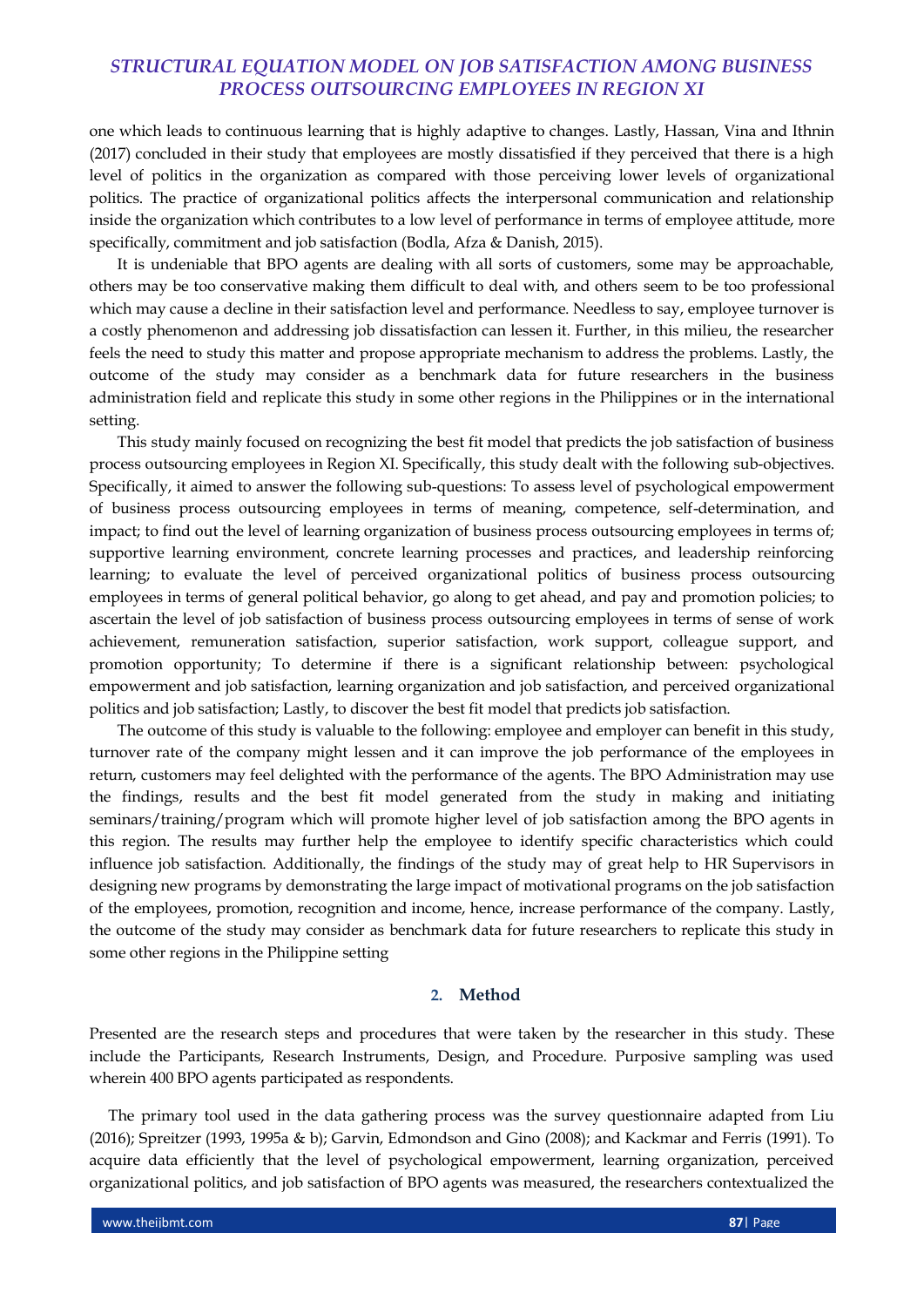questionnaire that fit to the BPO employees. In addition, after validation of the experts, the reliability of the questionnaires was tested through pilot testing using Cronbach Alpha (Gliem,2003).

 This study utilized quantitative non-experimental design research method. In the generation of the best fit model, structural equation model (SEM) was used. According to Szapkiw (2012), descriptive-correlational studies provided understanding of what is in a specific situation with an identified population and examines the extent to which two or more variables relate to one another. Secondly, the structural equation model (SEM) was employed. As noted by Lomax and Li (2013), this method combines factor analysis with path analysis to test theoretical relations among latent variables.

 The following steps were followed in gathering the data: A letter was sent to the BPO administrators duly noted by the Dean of Professional Schools, asking permission to conduct a survey among BPO employees in Davao Region. The preliminary draft of conducted questionnaire was forwarded to the research adviser for possible correction and comments; afterwards, the said questionnaire was forwarded to the panel of experts for reliability and validation. Upon approval, the researcher handed the survey questionnaire to the Human Resource personnel, since they insisted to be the one to distribute it to their employees to avoid work interference. Afterwards, the researcher was contacted by the HR personnel to retrieve the survey tool one hundred (100%) percent from them. The survey was conducted this year 2019. A certificate of appearance signed by the BPO-HR personnel was secured to vouch that the researcher honestly conducted the data gathering from the participants of the study. The data gathered by the researcher was tallied, tabulated, analyzed and interpreted based on the purpose of the study.

 The statistical tool utilized in the research were mean, pearson-r and Structural Equation Model. In this study mean was used to measure the level of the exogenous and endogenous variables, the pearson-r was used to ascertain if correlation exists between the exogenous variables towards endogenous variable, and SEM was employed to explore the best fit model. Factor analysis was carried out in testing the latent variables.

#### **3. Results**

Shown in Table 1 is the level of psychological empowerment among BPO employees in Region XI. The overall mean is 4.19 which has a standard deviation of .554, described as high. This means that the psychological empowerment among BPO employees is oftentimes practiced. Among the four indicators of psychological empowerment, meaning and competence got the highest mean score of 4.30 and a standard deviation of .657 and .602 respectively, described as very high. Next, self-determination got a mean result of 4.11 and a standard deviation of .689, described as high. Lastly, impact obtained the lowest mean of 4.06 and a standard deviation of .757, yet still described as high.

**TABLE 1.** Psychological empowerment

| <b>Items</b>        | SD    | Mean | Descriptive<br>Level |
|---------------------|-------|------|----------------------|
| Meaning             | 0.657 | 4.30 | Very High            |
| Competence          | 0.602 | 4.30 | Very High            |
| Self-Discrimination | 0.689 | 4.11 | High                 |
| Impact              | 0.757 | 4.06 | High                 |
| Overall             | 0.554 | 4.19 | High                 |

Presented in Table 2 is the level of learning organization among BPO employees in region XI. The overall mean garnered 4.04 score which has a standard deviation of .586, described as high. This means that the learning organization among BPO employees is much evident. Among the three indicators of learning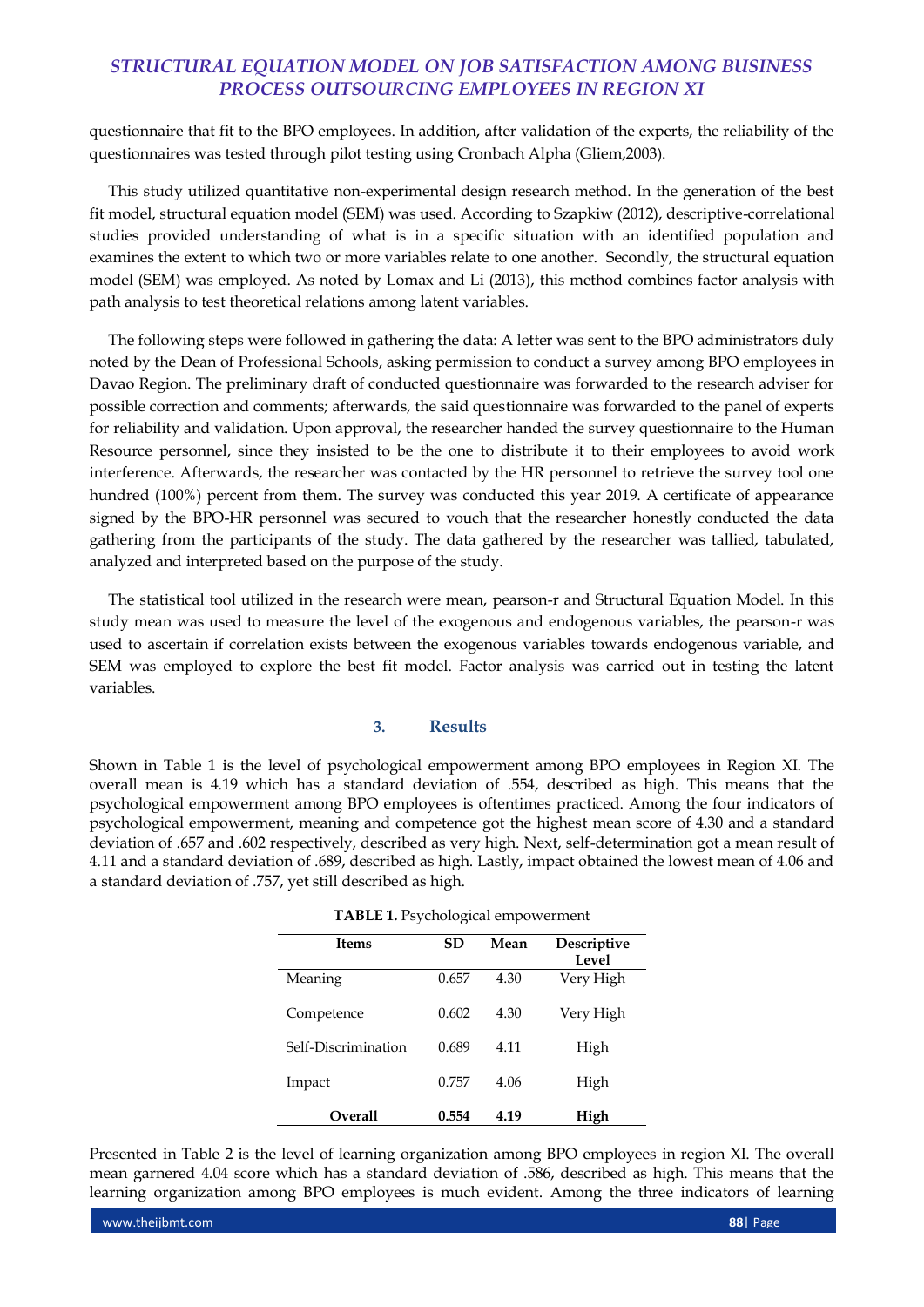environment, leadership reinforcing learning acquired the highest mean result of 4.11 and a standard deviation of .653, described as high. Second, supportive learning environment got a mean result of 4.04 and a standard deviation of .604, described as high. Finally, the lowest mean is the concrete learning processes and practices indicator which obtained a mean of 3.97 and a standard deviation of .640, described also as high.

| <b>TABLE 2.</b> Learning Organization |            |      |             |  |  |  |  |
|---------------------------------------|------------|------|-------------|--|--|--|--|
| <b>Ifems</b>                          | SD<br>Mean |      | Descriptive |  |  |  |  |
|                                       |            |      | Level       |  |  |  |  |
| Supportive Leaning                    | 0.604      | 4.04 | High        |  |  |  |  |
| Environment                           |            |      |             |  |  |  |  |
| Concentrate Learning                  |            |      |             |  |  |  |  |
| <b>Process and Practices</b>          | 0.640      | 3.97 | High        |  |  |  |  |
| Leadership Reinforcing                | 0.653      | 4.11 | High        |  |  |  |  |
| Learning                              |            |      |             |  |  |  |  |
| Overall                               | 0.586      | 4.04 | High        |  |  |  |  |

The level of perceived organizational politics among BPO employee's in Region XI along with its indicators is presented in Table 3. The overall mean score of POP is 4.12 and has a standard deviation of .607, described as high. This means that the perceived organizational politics among BPO employees is oftentimes manifested. The indicator general political behavior acquired the highest mean result of 4.26 and a standard deviation of .720, described as very high. Followed by, go along to get ahead with a mean result of 4.06 and a standard deviation of .640, described as high. Ultimately, pay and promotion policies have the lowest mean score of 4.04 and a standard deviation of .733, but still described as high.

**TABLE 3**. Perceived Organizational Politics

| <b>Items</b>                  | SD    | Mean | Descriptive<br>Level |
|-------------------------------|-------|------|----------------------|
| General Political<br>Behavior | 0.720 | 4.26 | Very High            |
| Go Along to Get<br>Ahead      | 0.640 | 4.06 | High                 |
| Pay and Promotion<br>Policies | 0.733 | 4.04 | High                 |
| <b>Overall</b>                | 0.607 | 4.12 | High                 |

Revealed in Table 4 is the level of job satisfaction among BPO employees in region XI. The overall mean score is 4.20 which has a standard deviation of .588 described as very high. The result means that job satisfaction among BPO employees in Region XI is always manifested. Among the six indicators, colleague support garnered the highest mean score of 4.41 with a standard deviation of .670, described as very high. Next, superior satisfaction indicator has 4.28 mean result and a standard deviation of .687, also described as very high. Followed by, sense of work achievement indicator that garnered a mean score of 4.21 with standard deviation of .638, described as very high as well. The rest of the indicators have a high level starting with work support with a mean score of 4.16 and a standard deviation of .706. Followed by, promotion opportunity which got a mean of 4.08 and a standard deviation of .750. Lastly, remuneration satisfaction got the lowest mean of 4.05 and a standard deviation of .779.

|  |  |  |  |  |  |  | <b>TABLE 4. Job Satisfaction</b> |  |
|--|--|--|--|--|--|--|----------------------------------|--|
|--|--|--|--|--|--|--|----------------------------------|--|

|                  | <b>Items</b>                 | <b>SD</b> | Mean | Descriptive<br>Level |         |
|------------------|------------------------------|-----------|------|----------------------|---------|
|                  | Sense of Work<br>Achievement | 0.638     | 4.21 | Very High            |         |
|                  | Remuneration                 | 0.779     | 4.05 | High                 |         |
| www.theijbmt.com |                              |           |      |                      | 89 Page |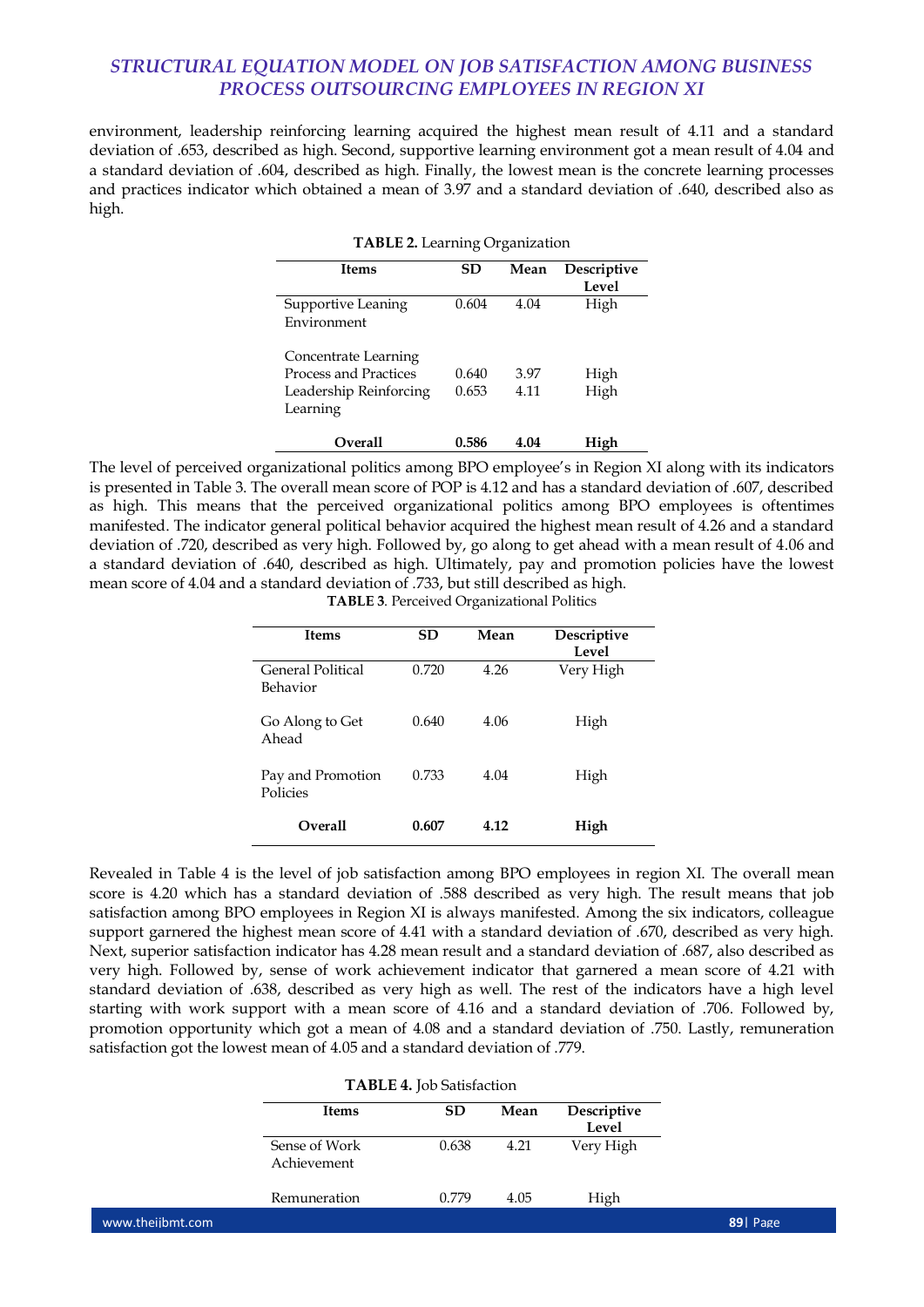| <b>Overall</b>               | 0.588 | 4.20 | Very High |
|------------------------------|-------|------|-----------|
| Promotion<br>Opportunity     | 0.750 | 4.08 | High      |
| Colleague Support            | 0.670 | 4.41 | Very High |
| Work Support                 | 0.706 | 4.16 | High      |
| <b>Superior Satisfaction</b> | 0.687 | 4.28 | Very High |
| Satisfaction                 |       |      |           |

Reflected in Table 5 is the significance on the relationship between psychological empowerment and job satisfaction with an overall computed p-value of .000 which is lesser than the .05 level of significance, hence the two variables are correlated. The r-value of .653 signifies a positive relationship between psychological empowerment and job satisfaction. The null hypothesis is therefore rejected in favor with the alternative hypothesis stating that there is a significant relationship between psychological empowerment and job satisfaction. With this, findings exemplify that for every increase of psychological empowerment there is an increase in the job satisfaction of BPO employees in Region XI.

**TABLE 5.** Correlation between Psychological Empowerment and Job Satisfaction **Job Satisfaction**

|                              |                                     |                              |                 | IUD JAUSIACUUIL          |                      |                          |          |
|------------------------------|-------------------------------------|------------------------------|-----------------|--------------------------|----------------------|--------------------------|----------|
| Psychological<br>Empowerment | Sense of<br>Work<br>Achieveme<br>nt | Remuneration<br>Satisfaction | Work<br>Support | Superior<br>Satisfaction | Colleague<br>Support | Promotion<br>Opportunity | Overall  |
|                              | $0.602*$                            | $0.526*$                     | $0.491*$        | $0.519*$                 | $0.369*$             | $0.463*$                 | $0.593*$ |
| <b>Meaning</b>               | (0.000)                             | (0.000)                      | (0.000)         | (0.000)                  | (0.000)              | (0.000)                  | (0.000)  |
|                              | $0.478*$                            | $0.277*$                     | $0.369*$        | $0.392*$                 | $0.361*$             | $0.298*$                 | $0.430*$ |
| Competence                   | (0.000)                             | (0.000)                      | (0.000)         | (0.000)                  | (0.000)              | (0.000)                  | (0.000)  |
| Self-                        | $0.487*$                            | $0.432*$                     | $0.373*$        | $0.460*$                 | $0.363*$             | $0.385*$                 | $0.499*$ |
| <b>Discrimination</b>        | (0.000)                             | (0.000)                      | (0.000)         | (0.000)                  | (0.000)              | (0.000)                  | (0.000)  |
|                              | $0.518*$                            | $0.547*$                     | $0.519*$        | $0.453*$                 | $0.448*$             | $0.502*$                 | $0.598*$ |
| Impact                       | (0.000)                             | (0.000)                      | (0.000)         | (0.000)                  | (0.000)              | (0.000)                  | (0.000)  |
|                              | $0.638*$                            | $0.553*$                     | $0.540*$        | $0.559*$                 | $0.474*$             | $0.510*$                 | $0.653*$ |
| <b>Overall</b>               | (0.000)                             | (0.000)                      | (0.000)         | (0.000)                  | (0.000)              | (0.000)                  | (0.000)  |

 Depicted in Table 6 is the result on the significance of the relationship between learning organization and job satisfaction. The result got a p-value of .000 which is lesser than the .05 level of significance hence, the two variables are correlated. The r-value of .851 signifies that there is a strong positive correlation between learning organization and job satisfaction. The null hypothesis is therefore rejected in favor with the alternative hypothesis stating that there is a significant relationship between learning organization and job satisfaction. Thus, findings show that for every increase of learning organization there is an increase in the job satisfaction of BPO employees in Region XI.

**TABLE 6.** Correlation between Learning Organization and Job Satisfaction

|                                                            | <b>Job Satisfaction</b>        |                              |                     |                                 |                      |                              |                     |  |  |
|------------------------------------------------------------|--------------------------------|------------------------------|---------------------|---------------------------------|----------------------|------------------------------|---------------------|--|--|
| Learning<br>Organization                                   | Sense of<br>Work<br>Achievemen | Remuneration<br>Satisfaction | Work<br>Support     | Superior<br><b>Satisfaction</b> | Colleague<br>Support | Promotion<br>Opportunit<br>y | Overall             |  |  |
| Supportive<br>Leaning<br>Environment                       | $0.644*$<br>(0.000)            | $0.694*$<br>(0.000)          | $0.615*$<br>(0.000) | $0.632*$<br>(0.000)             | $0.501*$<br>(0.000)  | $0.647*$<br>(0.000)          | $0.749*$<br>(0.000) |  |  |
| Concentrate<br>Learning<br>Process and<br><b>Practices</b> | $0.657*$<br>(0.000)            | $0.707*$<br>(0.000)          | $0.660*$<br>(0.000) | $0.647*$<br>(0.000)             | $0.569*$<br>(0.000)  | $0.746*$<br>(0.000)          | $0.799*$<br>(0.000) |  |  |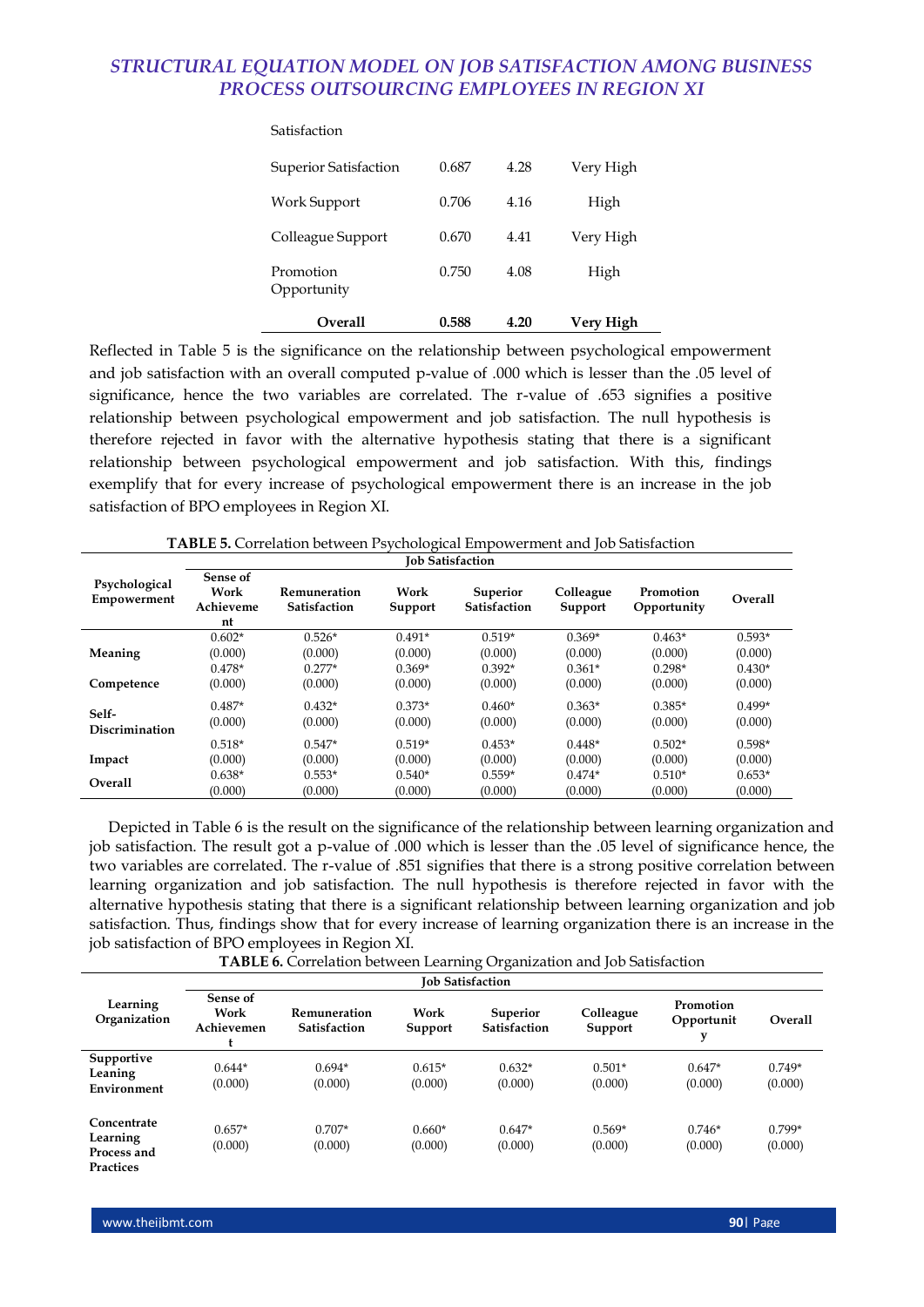| Leadership<br>Reinforcing<br><b>Learning</b> | $0.718*$<br>(0.000) | $0.735*$<br>(0.000) | $0.725*$<br>(0.000) | 0.658*<br>(0.000) | $0.609*$<br>(0.000) | $0.628*$<br>(0.000) | $0.814*$<br>(0.000) |
|----------------------------------------------|---------------------|---------------------|---------------------|-------------------|---------------------|---------------------|---------------------|
| Overall                                      | $0.728*$            | $0.769*$            | $0.721*$            | $0.697*$          | $0.606*$            | $0.727*$            | $0.851*$            |
|                                              | (0.000)             | (0.000)             | (0.000)             | (0.000)           | (0.000)             | (0.000)             | (0.000)             |

Portrayed in Table 7 is the result on the significance of the relationship between perceived organizational politics and job satisfaction. The result got a p-value of .000 which is lesser than the .05 level of significance hence, the two variables are correlated. The r-value of .891 signifies that there is a strong positive correlation between the two variables. Thus, null hypothesis is therefore rejected in favor with the alternative hypothesis stating that there is a significant relationship between perceived organizational politics and job satisfaction. Thus, findings show that for every increase of perceived organizational politics, there is an increase in the job satisfaction of BPO employees in Region XI.

**TABLE 7.** Correlation between Perceived Organizational Politics and Job Satisfaction

| Perceived                         | <b>Job Satisfaction</b>         |                              |                 |                              |                      |                          |                |
|-----------------------------------|---------------------------------|------------------------------|-----------------|------------------------------|----------------------|--------------------------|----------------|
| Organizational<br><b>Politics</b> | Sense of<br>Work<br>Achievement | Remuneration<br>Satisfaction | Work<br>Support | Superior<br>Satisfactio<br>n | Colleague<br>Support | Promotion<br>Opportunity | <b>Overall</b> |
| <b>General Political</b>          | $0.656*$                        | $0.497*$                     | $0.635*$        | $0.664*$                     | $0.568*$             | $0.549*$                 | $0.710*$       |
| <b>Behavior</b>                   | (0.000)                         | (0.000)                      | (0.000)         | (0.000)                      | (0.000)              | (0.000)                  | (0.000)        |
| Go Along to Get                   | $0.722*$                        | $0.767*$                     | $0.678*$        | $0.711*$                     | $0.565*$             | $0.701*$                 | $0.831*$       |
| Ahead                             | (0.000)                         | (0.000)                      | (0.000)         | (0.000)                      | (0.000)              | (0.000)                  | (0.000)        |
| Pay and Promotion                 | $0.639*$                        | $0.777*$                     | $0.658*$        | $0.653*$                     | $0.503*$             | $0.689*$                 | $0.788*$       |
| <b>Policies</b>                   | (0.000)                         | (0.000)                      | (0.000)         | (0.000)                      | (0.000)              | (0.000)                  | (0.000)        |
| Overall                           | $0.771*$                        | $0.780*$                     | $0.755*$        | $0.776*$                     | $0.626*$             | $0.741*$                 | $0.891*$       |
|                                   | (0.000)                         | (0.000)                      | (0.000)         | (0.000)                      | (0.000)              | (0.000)                  | (0.000)        |

Portrayed in Figure 1 is the most parsimonious model, the Model 4 which conveyed a generalized new concept that job satisfaction of business process outsourcing employees as solely indicated by sense of work achievement was significantly influenced by psychological empowerment which was grounded primarily from meaning, and self-determination and further significantly strengthened by the exogenous variable perceived organizational politics which was defined by its domains: general political behavior, and pay and promotion policies. In conclusion, the final model depicted the direct causal relationships of psychological empowerment and perceived organizational politics and was found to be the best model on job satisfaction of business process outsourcing employees.

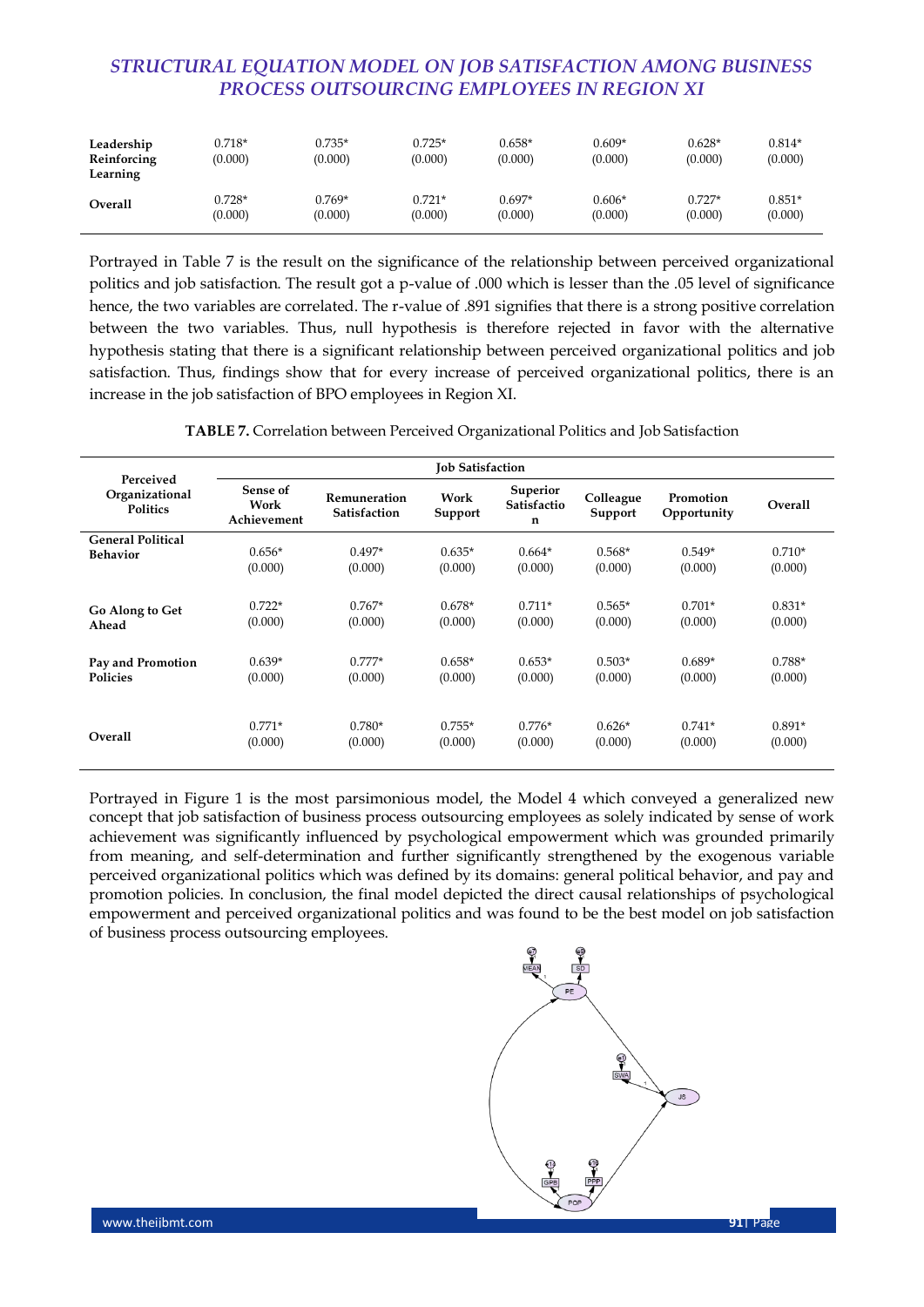## **Fig 1.** Structural Equation Model in Standardized Solution **4. CONCLUSION AND DISCUSSIONS**

The level of BPO employee's psychological empowerment is high. The high level of work culture is attributed from the following indicators: meaning, competence, self-determination, and impact in which the first two indicators acquired the highest mean score. The result means that the psychological empowerment among BPO employees is oftentimes practiced. The result above is in line with the proposition of Talib (2015) who mentioned that individuals who found their job meaningful are likely to be motivated to continue putting more effort into their current job. Thus, employees who find meaning in their work tend to engage in a high level of sustained work effort. Also this confirms Wat and Shaffer (2005) study that the selfdetermination dimension relates to altruism or helping behavior. In a cross-sectional study among mid-level employees in manufacturing industry. Also, self-determination theory (SDT) holds that individuals have a psychological need for self-determination.

Second, the level of BPO employee's learning organization is high. The high level of learning organization was attributed to all indicators: supportive learning environment, concrete learning process and practices, and leadership reinforcing learning which obtained the highest mean. The result signifies that the learning organization among BPO employees in Region XI is much evident. The result is in congruent with the proposition of Garvin, Edmondson and Gino (2008) stating that an organizational leader has a big influence to the employees. Smooth and open communication were employees are encouraged to participate on a dialogue and questioning can be a tool in promoting a two way learning process. Identification of problems, transferring of knowledge, and reflecting to post-audits can be evident if leaders reinforce learning. If employees felt that they are being valued, participating to organizational activities, willingness to give extra effort, and offering new ideas and solutions to the problems will comes out naturally.

Third, the level of BPO employee's perceived organizational politics is high. The high level of perceived organizational politics was attributed from the result of the following indicators: Go along to get ahead, pay and promotion policies, and general political behavior, which obtained the highest mean. The result means that the perceived organizational politics among BPO employees in Region XI is oftentimes manifested. This validated the proposition of Bozeman, Hochwarier, Perrewe, and Brymer (2001) who emphasized that middle management have great influence in asking subordinates with their wants using their power and authority, rewards and punishment giving, and information control. On the other hand, rank and file employees have low influence and autonomy while working in the company, they are very vulnerable to be threaten especially that not all of them have a security of tenure (Ferris, Harrel-Cook & Dulebohn, 2000).

Fourth, the level of BPO employee's job satisfaction is very high. The very high level of job satisfaction was acquired from the result of the following indicators: Remuneration satisfaction, promotion opportunity, work support, sense of work achievement, superior satisfaction, and colleague support which obtained the highest mean. The result means that the job satisfaction among BPO employees in Region XI is always manifested. The result validated the claim of Liu (2016) who emphasized that working together as a team is an essential factor in maintaining individual and group productivity, top management support has also a big role in maintaining this by supporting them of whatever they need and by giving interventions that help in maintaining the close ties of each organizational member these includes: team building, capacity building, and other related seminars and training programs.

For the correlation, there is a significant positive relationship between psychological empowerment and job satisfaction as it is evident that the p-value is less than the level of significance and the r-value shows a positive result. The result is line with the psychological empowerment theory of Zimmerman (1995) stating that the individual's psychological process mediates the effect of structural conditions in the workplace and individual's characteristics on desirable outcomes in the workplace which includes satisfaction at work.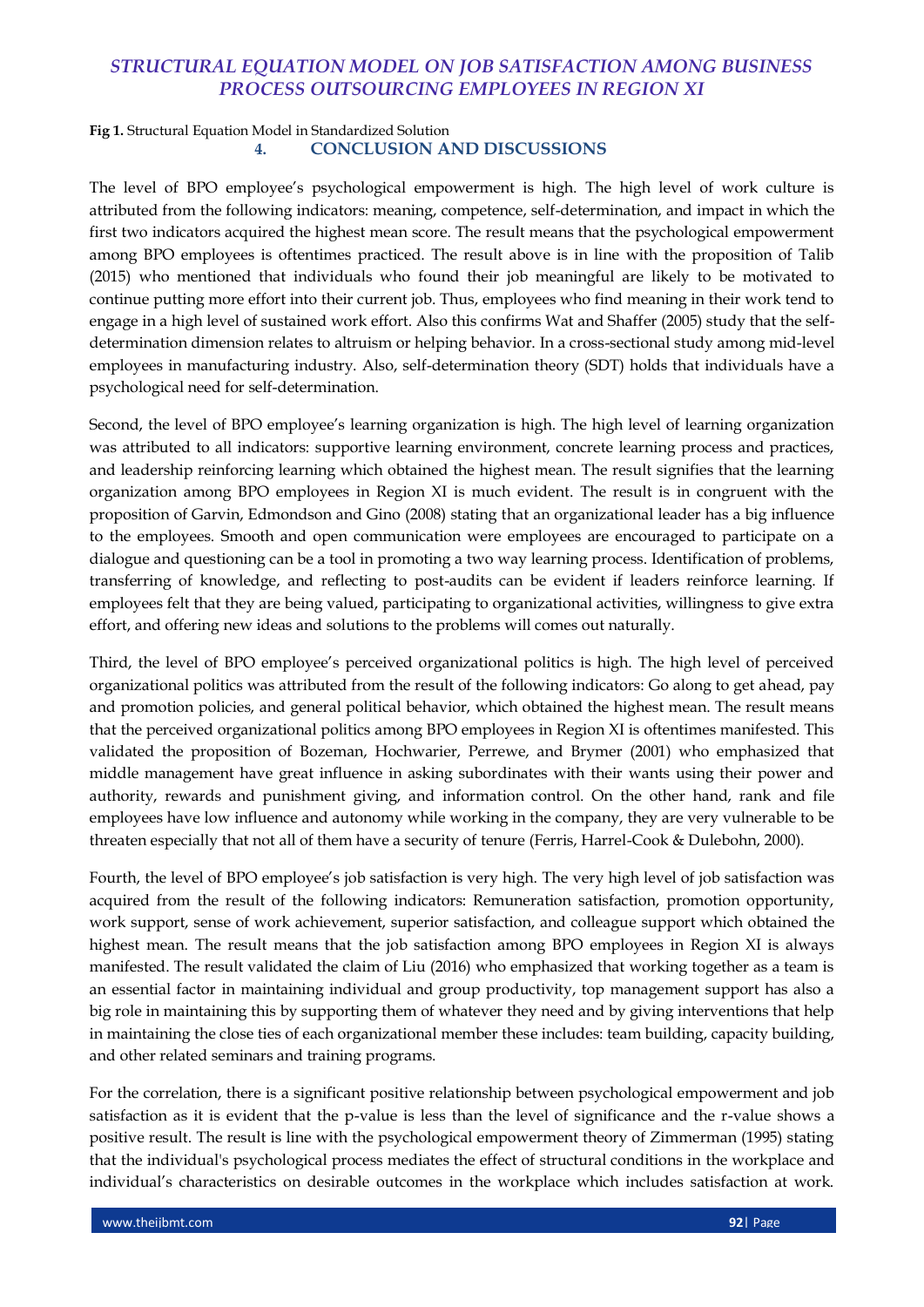Further, it has been found to affect employees' levels of job satisfaction (Aryee & Chen, 2006; Barroso Castro, Villegas Perinan & Casillas Bueno, 2008; Zhou, Wang, Chen & Shi, 2012).

Also, there is a significant positive relationship between learning organization and job satisfaction as it is evident that the p-value is less than the level of significance and the r-value shows a positive result. The result is line with the learning organization theory of Senge (1991) stating that people continually expand their capacity inside the organization to create the results they truly desire, where new and expansive patterns of thinking are nurtured, where collective aspiration is set free, and where people are continually learning to see the whole together thereby contributing to job satisfaction. Also, Marsick and Watkins (2003) also emphasized that employees are enabled to regularly acquire new and suitable skills and knowledge to participate in work groups, and finally, to decisively contribute to the realization of organizational vision.

Likewise, there is a significant positive relationship between perceived organizational politics and job satisfaction as it is evident that the p-value is less than the level of significance and the r-value shows a positive result. The result validated the Strategic Choice Theory of Child (1997) which describes that leaders or leading groups play in influencing an organization through making choices in a dynamic political process. Further, Omisore and Nweke (2014) emphasized that those who are successful in organizational politics tend to be viewed positively perhaps because they are successful competitors in other respects as well. However, few researchers have studied the role of personality traits of the employees, researchers highlighted that employee personality has a strong or weak effect in the perception of politics in the organization and job satisfaction in the workplace (Miller, Rutherford & Kolodinsky 2008; Vigoda, 2000).

For the best fit model on job satisfaction, hypothesized model 4 satisfied the criteria for the best fit model, the model apparently showed the importance that two out of four factors of psychological empowerment and two out of three factors of perceived organizational politics have strong interconnectedness with each other. Psychological empowerment shows a direct association with perceived organizational politics and job satisfaction, and results further show that perceived organizational politics portrayed a direct association of psychological empowerment and job satisfaction. The best fit model showed that of the three tested variables, learning organization was eliminated. Though in the appended level of learning organization resulted to a high level, it did not guarantee its influence to job satisfaction as the model was generated. Parallel to this, the outcome of this study is in connection with McClelland's (1961) Learned Needs Theory which stated that learned needs are drivers of actions that could lead to satisfying the needs of the employees. The three motivators are: achievement, affiliation, and power in which psychological empowerment is an intrinsic factor that can be classified under the need for achievement. Also, perceived organizational politics can be categorized under the need for power which emphasized that a high need for power tended to run more productive departments in a sales organization than did managers with a high need for affiliation (Pardee, 1990).

Based on the results of the study, in order to sustain the very high level of job satisfaction among BPO employees the researcher proposed the following recommendations:

First, focus on elevating the level of psychological empowerment particularly in meaning and selfdetermination domain as it is seen to influence the endogenous variable based on the best fit model. This can be done by retooling employees by establishing a partnership with them to create career-enhancement profiles that close the gap between current skills of the employees and skills needed in the next two to three years. This process will motivate and encourage employees to take an active role in retooling themselves for the company's future needs: Next, is for the Human Resource Department to create a Supervisor development program wherein part of it is to conduct seminars/trainings that can help identify the various skills and techniques needed especially on how to handle or supervise their subordinates.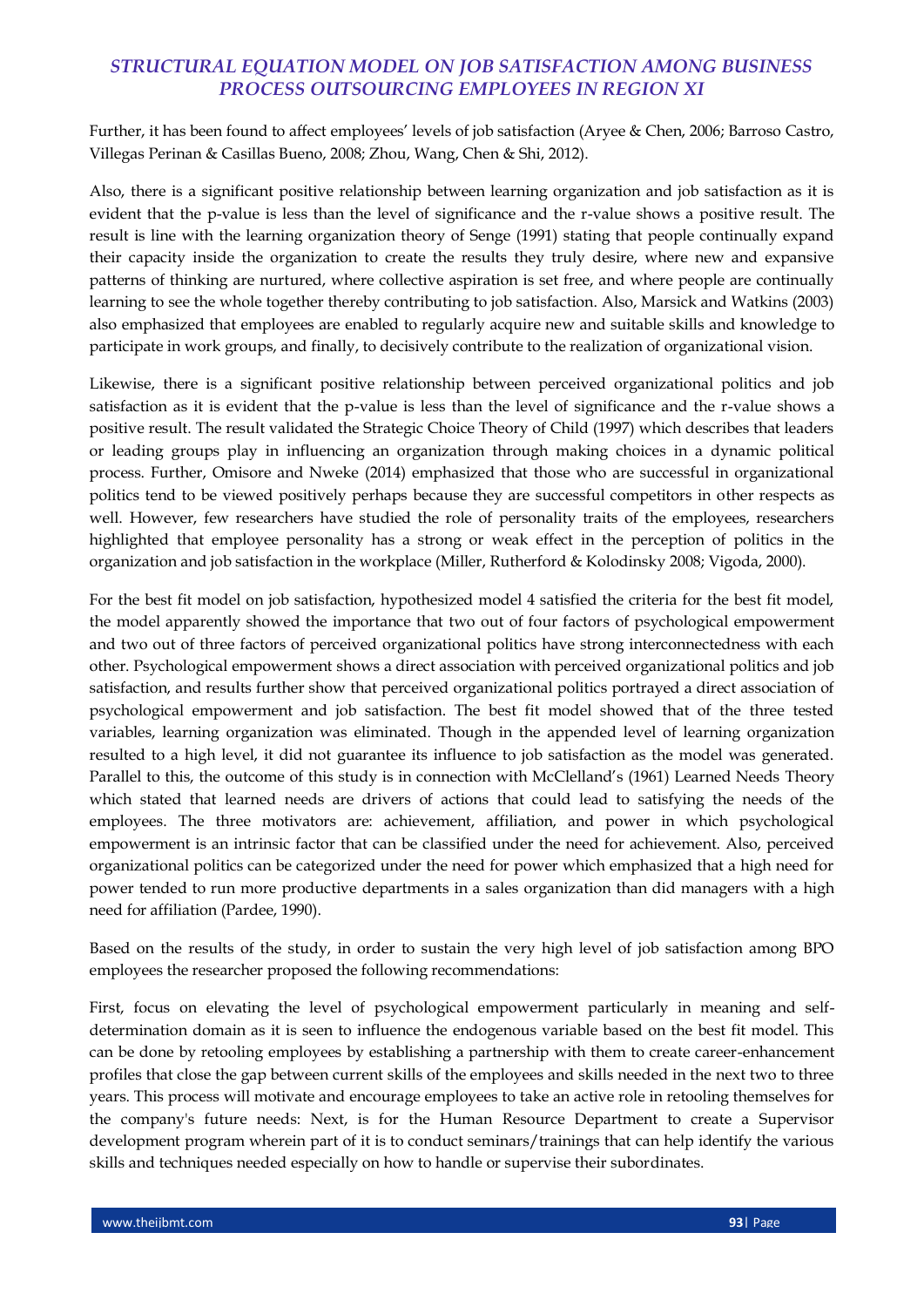Second, is on creating a program that can elevate the level of perceived organizational politics particularly in general political behavior, and pay and promotion policies. To do these, the BPO Administration may conduct an Annual inter-departmental competition in order to promote unity and camaraderie in every department as well as to the administration and employee as a whole. This may help in promoting a positive organizational politics behavior wherein BPO administration can easily integrate everybody in the company encouraging a two-way communication process. Furthermore, pay and promotion policy revisit that can be initiated by the Human Resource Management Department. Since, pay and promotion are the primary motivators in the workplace, employees are particular in how fair and just the policies are, and since needs and wants are continuously changing and accelerating, company may also have to consider a regular revisit for this matter.

The best fit model showing psychological empowerment, and perceived organizational politics as the strong predictors of job satisfaction implies that BPO employees are psychologically empowered if they find meaning to job they do and if they are given significant job autonomy, freedom and independence in performing their work task.

#### **REFERENCES**

- [1] S. Sengupta, An exploratory study on job and demographic attributes affecting employee satisfaction in the Indian BPO industry: strategic outsourcing, *International Journal, 4(3), 2011,* 248-273. doi:http://dx.doi.org/10.1108/175382911 11185467.
- [2] S. Aazami, K. Shamsuddin, S. Akmal, G. Azami, The relationship between job satisfaction and psychological/physical health among malaysian working women, *The Malaysian Journal of Medical Sciences, 22(4)*, *2015,* 40-46, Retrieved from https://search.proquest.com/docview/1707745926?accountid=31259.
- [3] D.J. Gunavathy, M.R. Ayswarya, Emotional intelligence and job satisfaction as correlates of job performance-a study among women employed in the Indian software industry, *Paradigm, 15(1-2), 2011,* 58-65.
- [4] J.T. Liu, The study of total quality management and job satisfaction in land authority from North Taiwan. *International Journal of Organizational Innovation, 8(4), 2016*.
- [5] A. Psilopanagioti, F. Anagnostopoulos, E. Mourtou, D. Niakas, Emotional intelligence, emotional labor, and job satisfaction among physicians in Greece, *BMC health services research, 12(1), 2012,* 463.
- [6] R. Indradevi, The impact of psychological empowerment on job performance and job satisfaction in Indian software companies, *International Journal of Multidisciplinary Management Studies, 2 (4), 9, 2012.*
- [7] V.J. Marsick, K.E. Watkins, Demonstrating the value of an organization's learning culture: the dimensions of the learning organization questionnaire. *Advances in developing human resources, 5(2), 2003,* 132-151.
- [8] H. Hassan, T. M. H. Vina, N. S. Ithnin, Perceived organizational politics and job satisfaction: the role of personality as moderator, *LogForum 13 (4), 2017* 481 http://dx.doi.org/10.17270/J.LOG.2017.4.8.
- [9] M. A. Bodla, T. Afza, R. Q. Danish, Perceived organizational politics and employee morale: mediating role of social exchange perceptions in pakistani organizations, 1COMSATS institute of information technology, Lahore, Pakistan 2Hailey College of Commerce, University of the Punjab, Lahore, Pakistan, *European Online Journal of Natural and Social Sciences, 4 (1), 2015,* ISSN 1805-3602.
- [10] G. M. Spreitzer, When organizations dare: The dynamics of individual empowerment in the workplace, *Academy of Management Journal,* 38(5), 1993.
- [11] G. M. Spreitzer, Psychological empowerment in the workplace: dimensions, measurement, and validation, *Academy of Management Journal, 38(5), 1995a,* 1442-1465.
- [12] G. M. Spreitzer, An empirical test of a comprehensive model of intrapersonal empowerment in the workplace. *American Journal of Community Psychology*, *23(5), 1995b* 601-629.
- [13] D. A. Garvin, A. C. Edmondson, F. Gino, Is yours a learning organization? Harvard business review, 86(3), 109, *Journal of Applied Psychology, 60(2), 2008,* 159-170.
- [14] K M. Kacmar, G. R. Ferris, GR, Perceptions of organizational politics scale (POPS): development and construct validation, *Educational Psychology Measure, 51, 193- 205, 1991*.